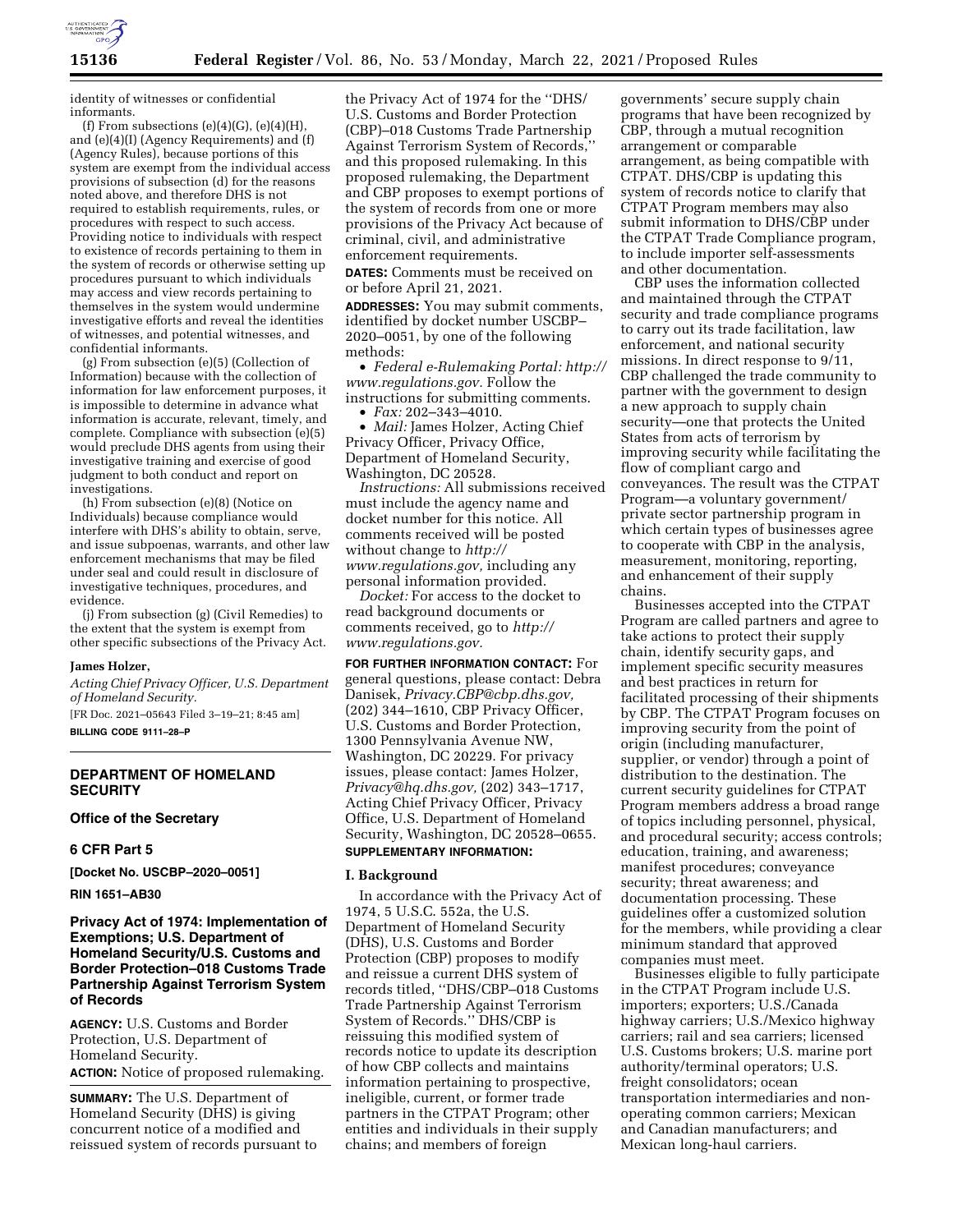CTPAT Program members in good standing may optionally participate in the CTPAT Trade Compliance program. Beginning in March 2020, the former Importer-Self Assessment (ISA) Program was integrated into the CTPAT Program as CTPAT Trade Compliance. DHS/CBP is updating this SORN to clarify the additional records collected as part of the CTPAT Trade Compliance program, which is limited to existing CTPAT Program members. To qualify for the CTPAT Trade Compliance program, an importer must submit an additional application via the CTPAT web portal and (a) be a Member of the CTPAT Security Program and in good standing, (b) meet the eligibility criteria laid out in the Eligibility Questions, and (c) complete a Memorandum of Understanding (MOU) and Program Questionnaire.

To participate in the CTPAT Program, a company is required to submit a confidential, on-line application using the CTPAT Security Link Portal, *[https://](https://ctpat.cbp.dhs.gov)  [ctpat.cbp.dhs.gov.](https://ctpat.cbp.dhs.gov)* The CTPAT Security Link Portal is the public-facing portion of the CTPAT system used by applicants to submit the information in their company and supply chain security profiles.

Additionally, the applicant business must complete a Supply Chain Security Profile (SCSP). The information provided in the SCSP is a narrative description of the procedures the applicant business uses to adhere to each CTPAT Security Criteria or Guideline articulated for their particular business type (*e.g.,* importer, customs broker, freight forwarder, air, sea, and land carriers, contract logistics providers) together with any supporting documentation. Data elements entered by the applicant business are accessible for update or revision through the CTPAT Security Link Portal. An applicant's SCSP must provide supply chain security procedures for each business in the applicant's supply chain, even if those businesses are not, or do not desire to become, partners of CTPAT separately. This information is focused on the security procedures of those businesses (*e.g.,* whether the business conducts background investigations on employees), rather than the individuals related to those businesses (*e.g.,* a list of employee names).

A fuller description of this modified SORN can be found herein the **Federal Register**.

Consistent with DHS's information sharing mission, information stored in the DHS/CBP–018 Customs-Trade Partnership Against Terrorism (CTPAT) system of records may be shared with

other DHS Components that have a need to know the information to carry out their national security, law enforcement, immigration, intelligence, or other homeland security functions. In addition, DHS/CBP may share information with appropriate federal, state, local, tribal, territorial, foreign, or international government agencies consistent with the routine uses set forth in this system of records notice.

### **II. Privacy Act**

The Privacy Act embodies fair information practice principles in a statutory framework governing the means by which federal government agencies collect, maintain, use, and disseminate individuals' records. The Privacy Act applies to information that is maintained in a ''system of records.'' A ''system of records'' is a group of any records under the control of an agency from which information is retrieved by the name of the individual or by some identifying number, symbol, or other identifying particular assigned to the individual. In the Privacy Act, an individual is defined to encompass U.S. citizens and lawful permanent residents. Similarly, the Judicial Redress Act (JRA) provides a statutory right to covered persons to make requests for access and amendment to covered records, as defined by the JRA, along with judicial review for denials of such requests. In addition, the JRA prohibits disclosures of covered records, except as otherwise permitted by the Privacy Act. The Privacy Act allows government agencies to exempt certain records from the access and amendment provisions. If an agency claims an exemption, however, it must issue a Notice of Proposed Rulemaking to make clear to the public the reasons why a particular exemption is claimed and provide an opportunity for public comment.

DHS is claiming exemptions from certain requirements of the Privacy Act for the DHS/CBP–018 CTPAT System of Records. Some information in the DHS/ CBP–018 CTPAT System of Records relates to official DHS national security, law enforcement, and immigration activities. These exemptions are needed to protect information relating to DHS activities from disclosure to subjects or others related to these activities. Specifically, the exemptions are required to preclude subjects of these activities from frustrating these processes or to avoid disclosure of activity techniques. Disclosure of information to the subject of the inquiry could also permit the subject to avoid detection or apprehension.

In appropriate circumstances, when compliance would not appear to

interfere with or adversely affect the law enforcement purposes of this system and the overall law enforcement process, the applicable exemptions may be waived on a case by case basis.

A system of records notice for the DHS/CBP–018 CTPAT System of Records is also published in this issue of the **Federal Register**.

# **List of Subjects in 6 CFR Part 5**

Freedom of information; Privacy. For the reasons stated in the preamble, DHS proposes to amend chapter I of title 6, Code of Federal Regulations, as follows:

### **PART 5—DISCLOSURE OF RECORDS AND INFORMATION**

■ 1. Amend the authority citation for Part 5 to read as follows:

**Authority:** 6 U.S.C. 101 *et seq.;* Pub. L. 107–296, 116 Stat. 2135; 5 U.S.C. 301.

■ 2. In appendix C to part 5, add paragraph 84 to read as follows:

# **Appendix C to Part 5—DHS Systems of Records Exempt From the Privacy Act**

\* \* \* \* \* 84. The DHS/CBP–018 Customs Trade Partnership Against Terrorism (CTPAT) System of Records consists of electronic and paper records and will be used by DHS and its components. The DHS/CBP–018 CTPAT System of Records is a repository of information held by DHS in connection with its several and varied missions and functions, including, but not limited to, the enforcement of civil and criminal laws; investigations, inquiries, and proceedings thereunder; and national security activities. The DHS/CBP–018 CTPAT System of Records contains information that is collected by, on behalf of, in support of, or in cooperation with DHS and its components and may contain personally identifiable information collected by other federal, state, local, tribal, foreign, or international government agencies.

No exemption shall be asserted with respect to information requested from and provided by the CTPAT Program applicant including, but not limited to, company profile, supply chain information, and other information provided during the application and validation process. CBP will not assert any exemptions for an individual's application data and final membership determination in response to an access request from that individual. However, the Privacy Act requires DHS to maintain an accounting of the disclosures made pursuant to all routines uses. Disclosing the fact that a law enforcement agency has sought particular records may affect ongoing law enforcement activities. As such, pursuant to 5 U.S.C. 552a(j)(2), DHS will claim exemption from sections  $(c)(3)$ ,  $(e)(8)$ , and  $(g)$ of the Privacy Act of 1974, as amended, as is necessary and appropriate to protect this information. Further, DHS will claim exemption from section (c)(3) of the Privacy